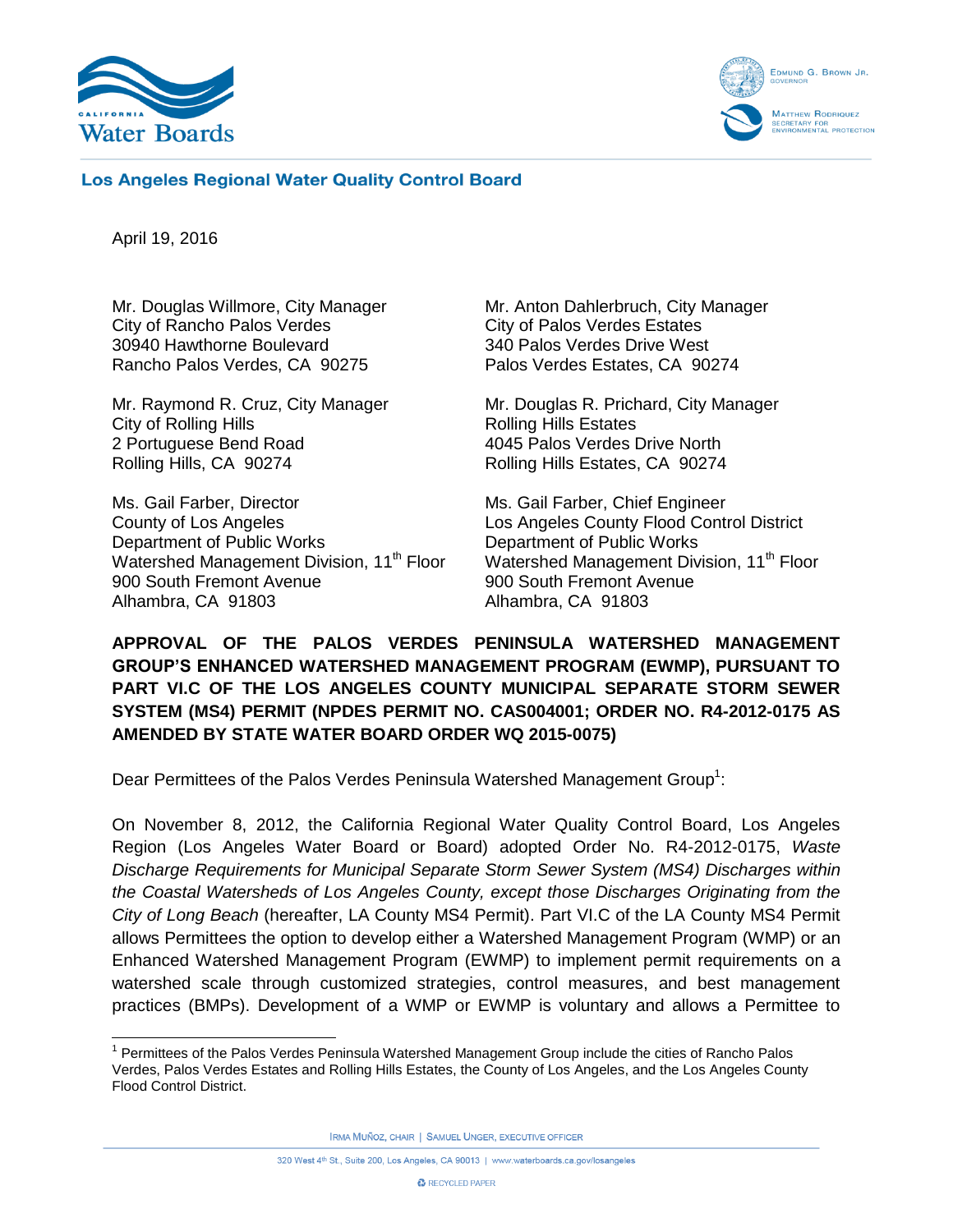address the highest watershed priorities, including complying with the requirements of Part V.A (Receiving Water Limitations), Part VI.E and Attachments L through R (Total Maximum Daily Load Provisions), and by customizing the control measures in Parts III.A (Prohibitions – Non-Storm Water Discharges) and VI.D (Minimum Control Measures), except the Planning and Land Development Program. Pursuant to Part VI.C.4.c.iv of the LA County MS4 Permit, the Palos Verdes Peninsula Watershed Management Group (Group) submitted a draft EWMP on June 26, 2015 to the Los Angeles Water Board for review.

# **Public Review and Comment**

On July 1, 2015, the Los Angeles Water Board provided public notice and a 61-day period to allow for public review and written comment on the draft EWMPs. A separate notice of availability regarding the draft EWMPs was directed to State Senators and Assembly Members within the Coastal Watersheds of Los Angeles County. The Board received four written comment letters in total. The comment letter submitted by the Construction Industry Coalition on Water Quality (CICWQ) had comments on the twelve EWMPs generally. The comment letter submitted jointly by the Natural Resources Defense Council (NRDC), Heal the Bay, and Los Angeles Waterkeeper (Environmental Groups) contained specific comments on four of the twelve EWMPs<sup>2</sup>; no comments specific to the Palos Verdes Peninsula Watershed Management Group EWMP were raised. The two remaining letters, from the Los Angeles County Sanitation Districts (Sanitation Districts) and Ms. Joyce Dillard, contained specific comments on various EWMPs. The comments from the Sanitation Districts were specific to the Palos Verdes Peninsula Watershed Management Group EWMP; however, no comments specific to the Palos Verdes Peninsula Watershed Management Group EWMP were raised by Ms. Dillard.

On July 9, 2015, the Board held a public workshop at its regularly scheduled Board meeting on the draft EWMPs. On November 5, 2015, again during its regularly scheduled Board meeting, the Board held a second public workshop on the draft EWMPs. The Board held a third public workshop on March 3, 2016 for Permittees and interested persons to comment on and discuss the revised EWMPs with the Executive Officer, Board members, and staff. During our initial review of the draft EWMP and our review of the revised EWMP, the Los Angeles Water Board considered written comments and comments made at these workshops that were applicable to the Group's EWMP.

#### **Los Angeles Water Board Review**

Concurrent with the public review, the Los Angeles Water Board reviewed the draft EWMP. As part of the review process, the Los Angeles Water Board staff had telephone and email exchanges with the Group's representatives and consultants to discuss the Board staff's questions, tentative comments, and potential revisions to the draft EWMP. On October 26,

<sup>————————————————————&</sup>lt;br><sup>2</sup> These four EWMPs were the North Santa Monica Bay EWMP, Upper San Gabriel River EWMP, Upper Los Angeles River EWMP, and Beach Cities EWMP.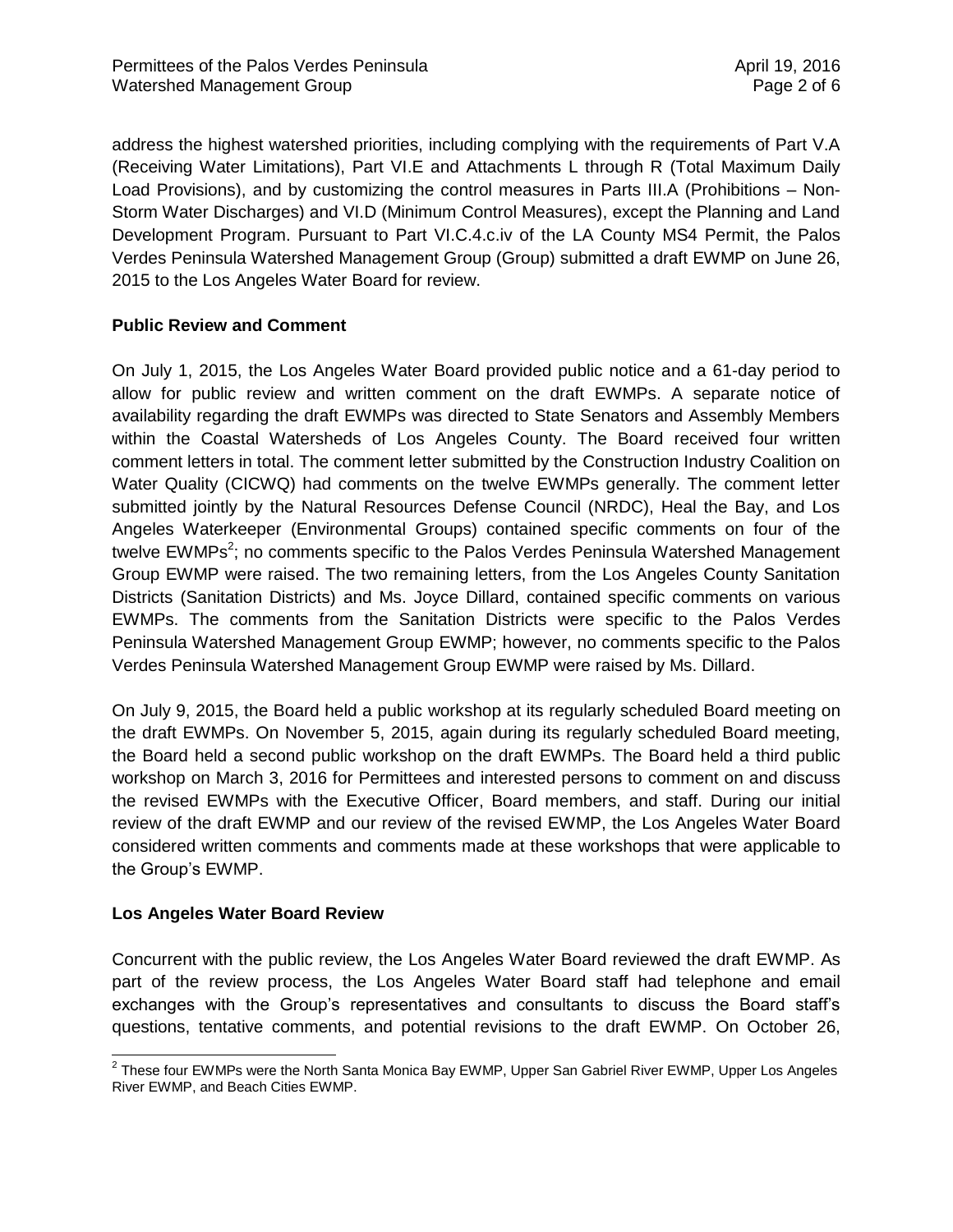2015, the Los Angeles Water Board sent a letter to the Group detailing the Board's comments on the draft EWMP and identifying the revisions that needed to be addressed prior to the Board's approval of the EWMP. Where appropriate, the public's comments were incorporated into the Board's review letter on the draft EWMP to ensure that the public's comments were addressed appropriately in the revised EWMPs.

The Group submitted a revised EWMP on January 25, 2016, for Los Angeles Water Board review and approval. After the Group's submittal of the revised EWMP, Board staff had several telephone and email exchanges with the Group's representatives and consultants to discuss the Board's remaining comments and necessary modifications to the January 25, 2016 revised EWMP. On March 25, 2016, the Group submitted a second revised EWMP for Los Angeles Water Board review and approval. After review of the second revised EWMP, Board staff sent an email to the Group, which discussed minor necessary modifications to the March 25, 2016 revised EWMP. On April 13, 2016, the Group submitted a third revised EWMP, dated April 12, 2016, for Los Angeles Water Board review and approval.

# **Approval of EWMP**

The Los Angeles Water Board hereby approves the Group's third revised EWMP dated April 12, 2016.

### **Determination of Compliance with EWMP**

Pursuant to Part VI.C.6 of the LA County MS4 Permit, the Permittees of the Palos Verdes Peninsula Watershed Management Group shall begin implementation of the approved EWMP immediately. To continue to be afforded the opportunity to implement permit provisions within the framework of the EWMP, Permittees must fully and timely implement all actions per associated schedules set forth in the approved EWMP regardless of any contingencies indicated in the approved EWMP (e.g., funding) unless a modification to the approved EWMP, including any extension of deadlines where allowed, is approved by the Los Angeles Water Board pursuant to Part VI.C.6.a or Part VI.C.8.a.ii-iii of the LA County MS4 Permit. The Los Angeles Water Board will determine the Permittees' compliance with the EWMP on the basis of the compliance actions and milestones included in the EWMP including, but not limited to, the following:

- Table 2-3: TMDL Compliance Dates Applicable to the Peninsula EWMP
- Section 3.1.3.2. Nonstructural Controls
- Table 3-1: New and Enhanced Fourth Term MS4 Permit Nonstructural MCMs (Participating Agencies, Excluding LACFCD)
- Section 3.1.3.3. Nonstormwater Discharge Measures
- Table 3-2: New and Enhanced Nonstormwater Discharge MCMs (Participating Agencies, Excluding LACFCD)
- Section 3.2.2. Nonstructural Targeted Control Measures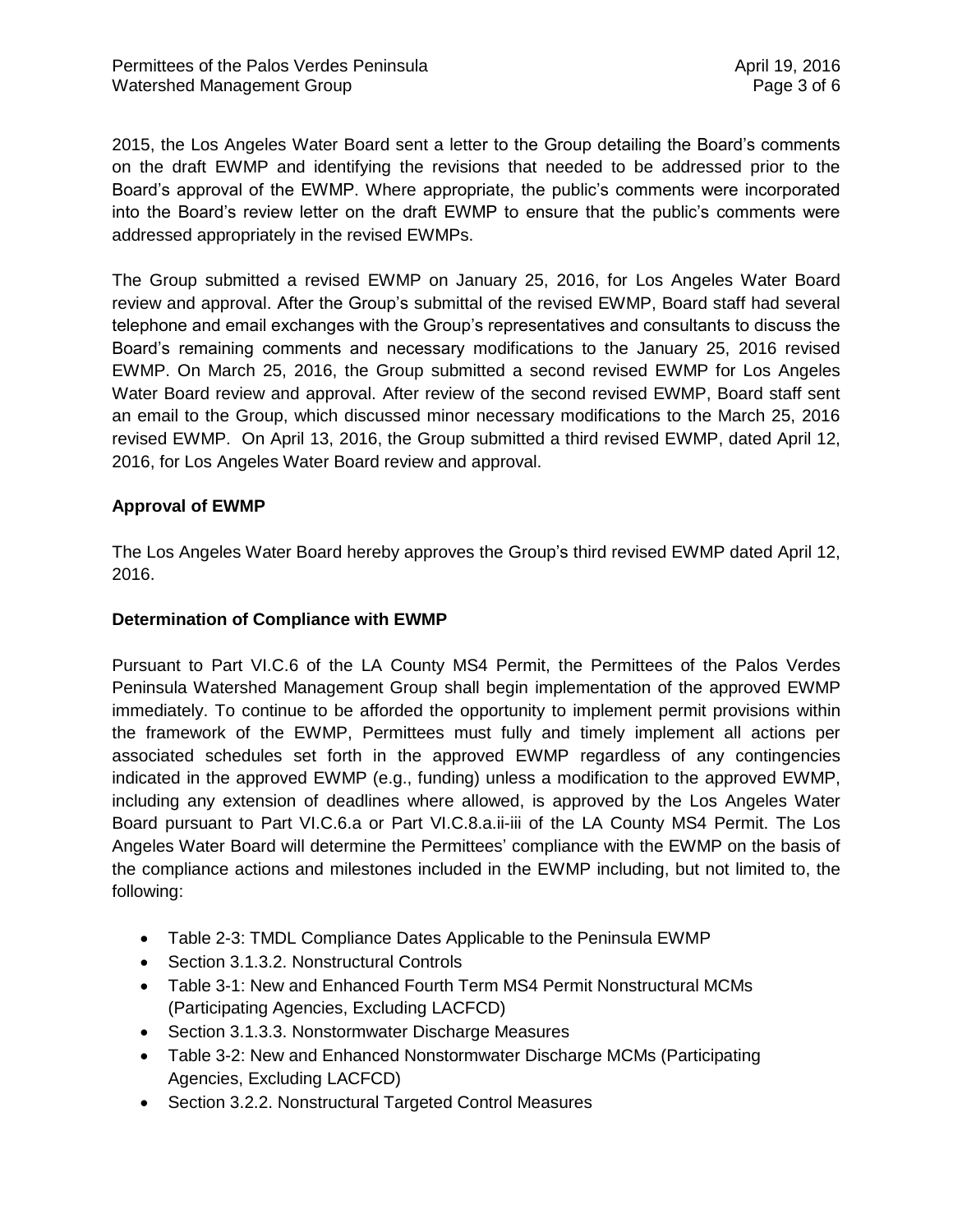- Table 3-3: Nonstructural Targeted Control Measures (TCMs)
- Section 3.2.4.2. Regional BMPs
- Figure 3-5: Existing, Planned and Proposed Regional BMPs
- Table 3-5: Summary of Existing and Planned Regional BMPs
- Section 5.2. Schedules
- Table 5-2: TMDL and 303(d) WBPC Interim, Final, and Action Compliance Milestones
- Section 5.2.2. Structural Best Management Practice Schedule
- Table 5-4: Structural TCM Implementation Schedule
- Appendix 5 Potential Regional BMP Locations Technical Memorandum
- Appendix 5, Figure 1: Existing & Planned Regional BMPs
- Appendix 5, Table 2: Potential EWMP Regional Project Site List
- Appendix 5, Figure 10: Areas potentially available for Right-of-way BMPs
- Appendix 5, Table 4: Potential Locations for Right-of-way BMPs

Pursuant to Parts VI.C.3 and VI.E.2.d.i.(4)(a) of the LA County MS4 Permit, the Permittees' full and timely compliance with all actions and dates for their achievement in their approved EWMP shall constitute compliance with permit provisions pertaining to applicable water quality-based effluent limitations (WQBELs)/wasteload allocations (WLAs) in Part VI.E and Attachments M and N of the LA County MS4 Permit. Further, per Part VI.C.2.b of the LA County MS4 Permit, the Permittees' full compliance with all requirements and dates for their achievement in their approved EWMP constitutes compliance with the receiving water limitations provisions of Part V.A of the LA County MS4 Permit for the specific waterbody-pollutant combinations addressed by the approved EWMP.

If the Permittees fail to meet any requirement or date for its achievement in the approved EWMP, which will be demonstrated through the Group's Annual Reports and program audits (when conducted), the Permittees shall be subject to the baseline requirements of the LA County MS4 Permit, including but not limited to demonstrating compliance with applicable receiving water limitations and TMDL-based WQBELs/WLAs through outfall and receiving water monitoring. See Parts VI.C.2.c and VI.E.2.d.i.(4)(c) of the LA County MS4 Permit.

# **Annual Reporting**

The Permittees shall report, as a group, on achievement of actions and milestones within the reporting year, as well as progress towards future milestones related to multi-year projects, through their Annual Report per Attachment E, Part XVIII of the LA County MS4 Permit. For multi-year efforts, the Permittees shall include the status of the project, which includes the status with regard to standard project implementation steps. These steps include, but are not limited to, adopted or potential future changes to municipal ordinances to implement the project, site selection, environmental review and permitting, project design, acquisition of grant or loan funding and/or municipal approval of project funding, contractor selection, construction schedule, start-up, and effectiveness evaluation (once operational), where applicable. For all stormwater retention projects, including LID BMPs implemented in compliance with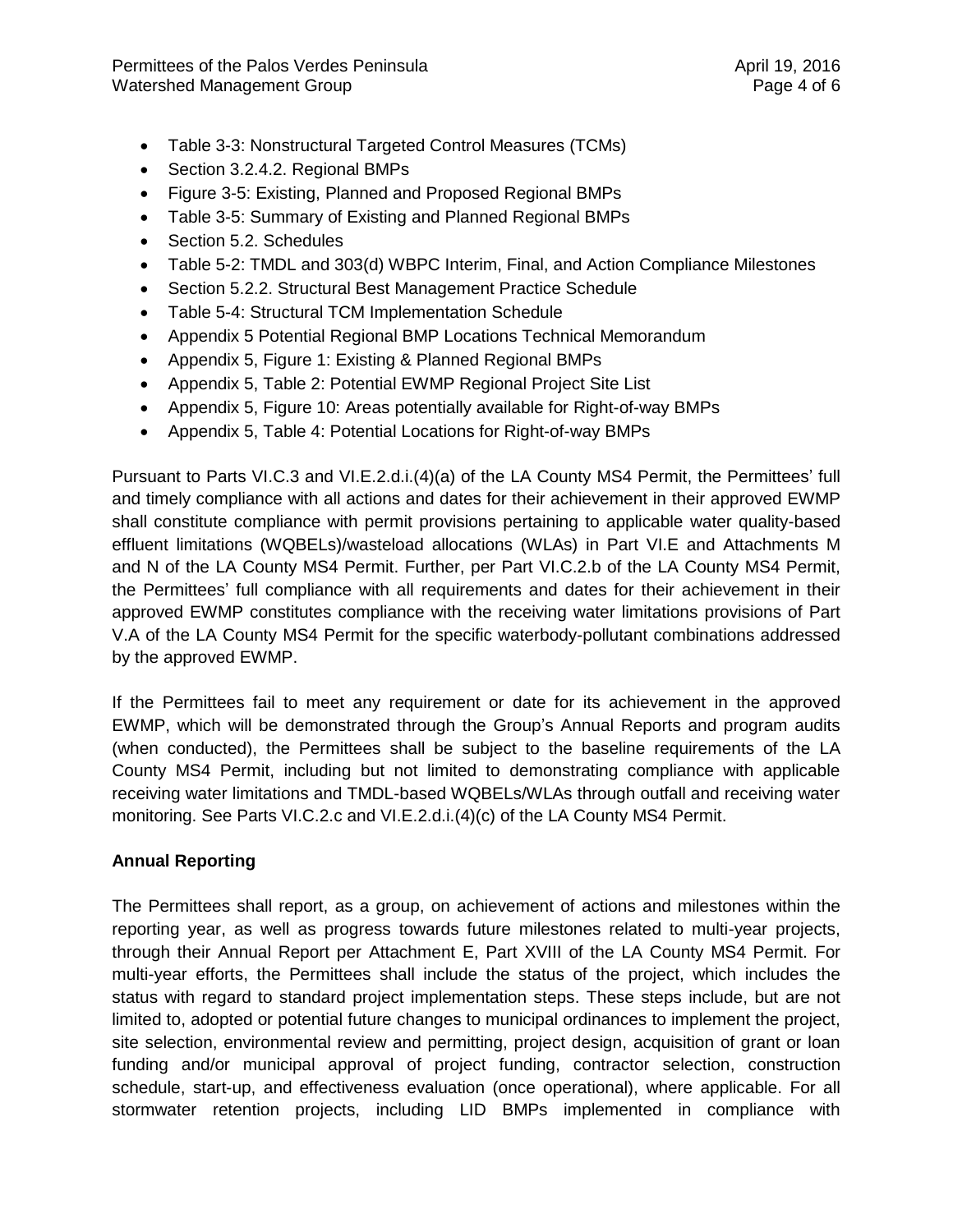new/redevelopment provisions, green streets provisions, and regional BMPs, the Permittees shall report annually on the volume of stormwater retained in each subwatershed area.

The Permittees shall also include in their Annual Report the source(s) of funds used during the reporting year, and those funds proposed for the coming year, to meet necessary expenditures related to implementation of the actions identified in their EWMP per Part VI.A.3 of the LA County MS4 Permit. Further, as part of the annual certification concerning a Permittee's legal authority required by Part VI.A.2.b of the LA County MS4 Permit, each Permittee shall also certify in the Annual Report that they have the necessary legal authority to implement the actions and milestones in the approved EWMP as required by Part VI.C.5.b.iv.(6). If a Permittee does not have legal authority to implement an action or milestone at the time the Group submits their Annual Report, the Permittee(s) shall propose a schedule to establish and maintain such legal authority.

#### **Adaptive Management**

The Permittees, as a group, shall conduct a comprehensive evaluation of their EWMP no later than two years after the date of this approval (i.e., by April 19, 2018), and subsequently, every two years thereafter pursuant to the adaptive management process set forth in Part VI.C.8 of the LA County MS4 Permit. As part of this process, the Permittees must evaluate progress toward achieving:

- Applicable WQBELs/WLAs in Attachments M and N of the LA County MS4 Permit according to the milestones set forth in their EWMP;
- Improved water quality in MS4 discharges and receiving waters;
- Stormwater retention milestones; and
- Multi-year efforts that were not completed in the current year and will continue into the subsequent year(s), among other requirements.

As part of the adaptive management process, the Permittees shall also re-evaluate their Category 2 and Category 3 water quality priorities based on data collected through their Coordinated Integrated Monitoring Program (CIMP) for the Permittees' discharges. Where new water quality priorities are identified, the Permittees shall conduct a RAA for the pollutants and identify and incorporate into their EWMP appropriate watershed control measures to address them.

The Permittees' evaluation of the above shall be based on both progress implementing actions in the EWMP and an evaluation of outfall-based monitoring data and receiving water monitoring data. Per Attachment E, Part XVIII.6 of the LA County MS4 Permit, the Permittees shall implement adaptive management strategies, including but not limited to:

 Refinement and recalibration of the Reasonable Assurance Analysis (RAA) based on data specific to the Group's EWMP area that are collected through the Group's CIMP and other data, as appropriate;